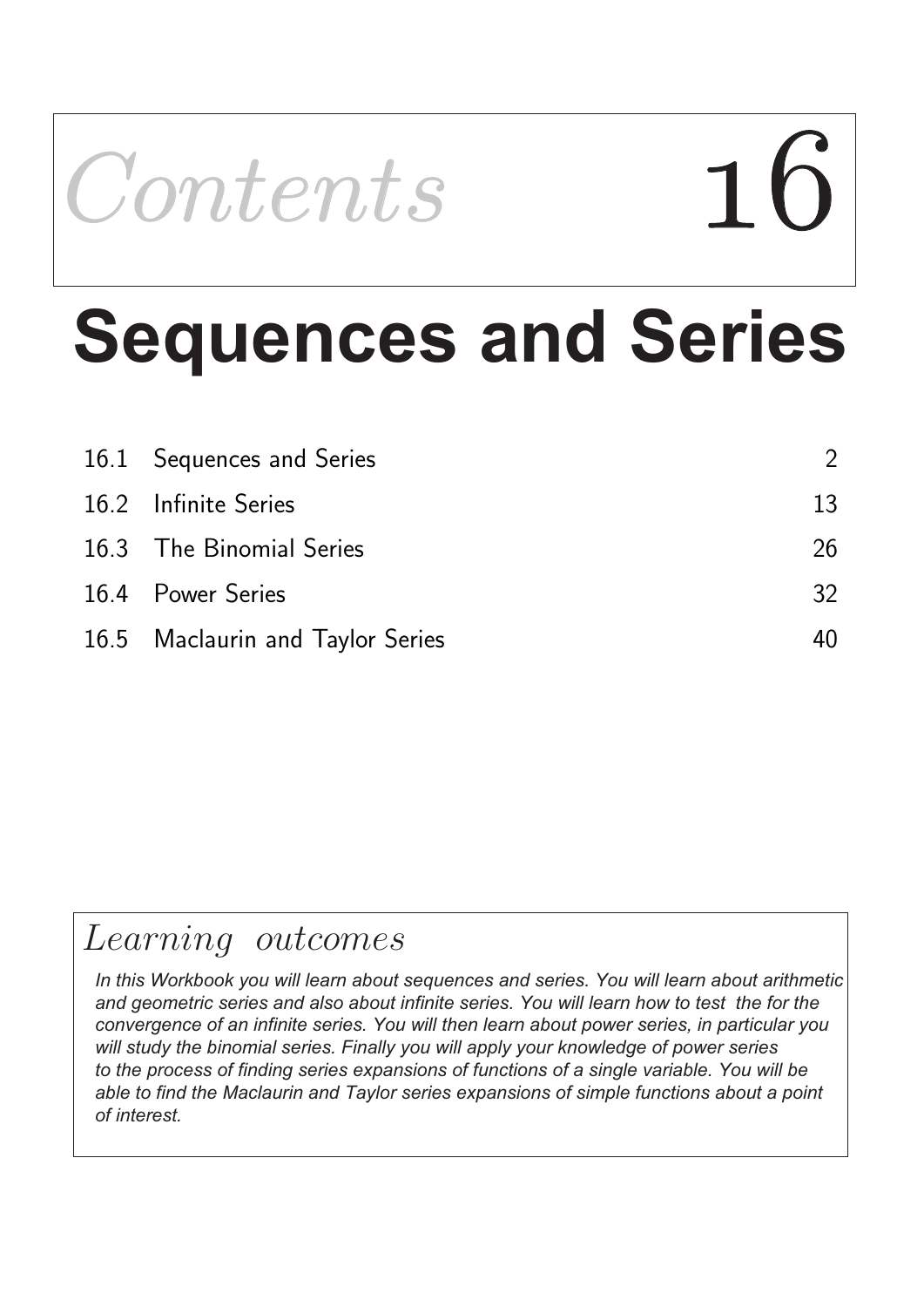#### **Sequences and Series**  $\sqrt{2}$ ✒ **16.1**✑ ✏



In this Section we develop the ground work for later Sections on infinite series and on power series. We begin with simple sequences of numbers and with finite series of numbers. We introduce the summation notation for the description of series. Finally, we consider arithmetic and geometric series and obtain expressions for the sum of  $n$  terms of both types of series.

| Prerequisites                                            | • understand and be able to use the basic rules<br>of algebra      |  |
|----------------------------------------------------------|--------------------------------------------------------------------|--|
| Before starting this Section you should                  | • be able to find limits of algebraic expressions                  |  |
|                                                          | • check if a sequence of numbers is<br>convergent                  |  |
| Learning Outcomes<br>On completion you should be able to | • use the summation notation to specify<br>series                  |  |
|                                                          | • recognise arithmetic and geometric series and<br>find their sums |  |

 $\overline{\phantom{0}}$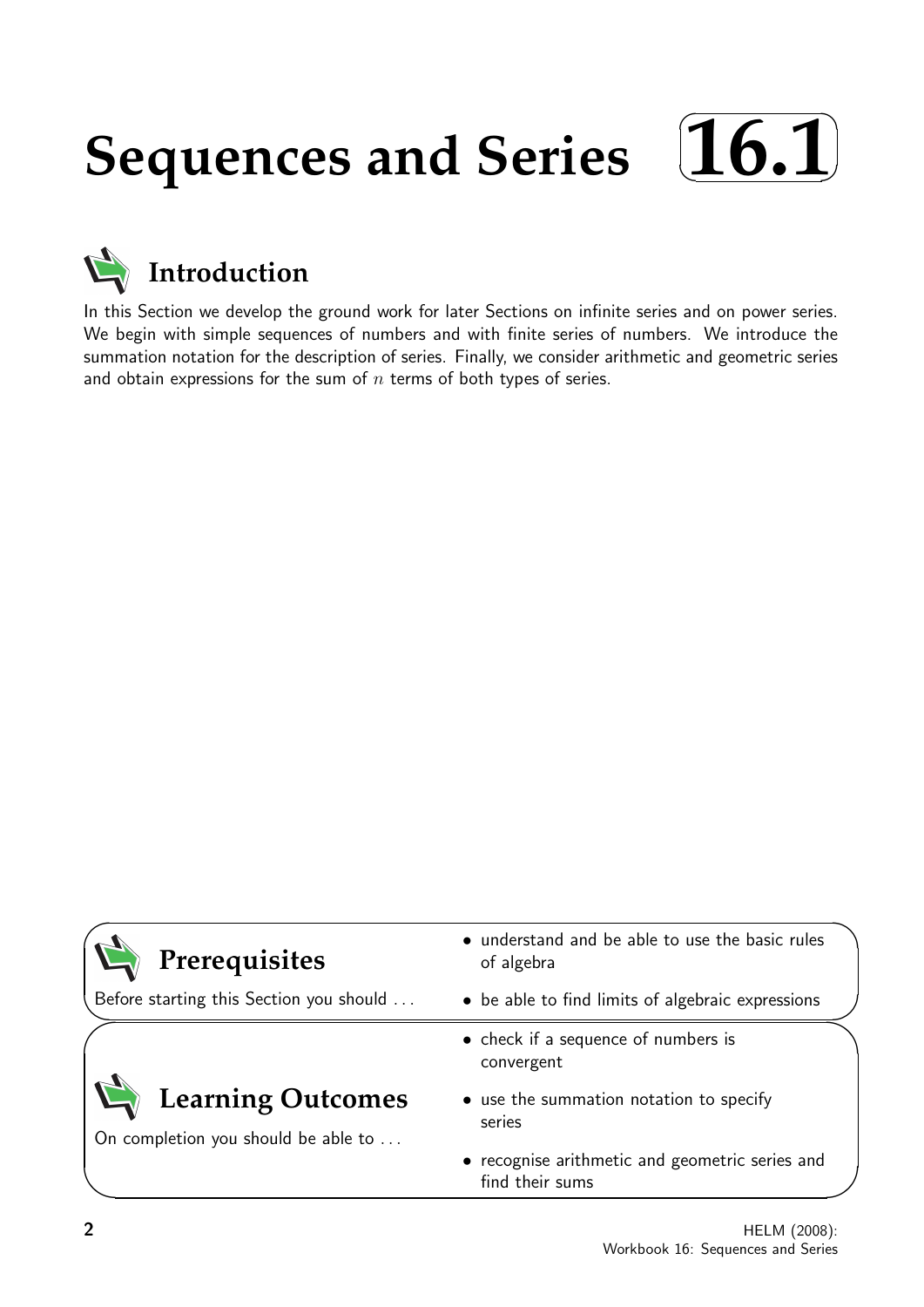# **1. Introduction**

A sequence is any succession of numbers. For example the sequence

 $1, 1, 2, 3, 5, 8, \ldots$ 

which is known as the Fibonacci sequence, is formed by adding two consecutive terms together to obtain the next term. The numbers in this sequence continually increase without bound and we say this sequence diverges. An example of a convergent sequence is the harmonic sequence

1, 1 2 , 1 3 , 1 4 , . . .

Here we see the magnitude of these numbers continually decrease and it is obvious that the sequence converges to the number zero. The related alternating harmonic sequence

$$
1, -\frac{1}{2}, \frac{1}{3}, -\frac{1}{4}, \ldots
$$

is also convergent to the number zero. Whether or not a sequence is convergent is often easy to deduce by graphing the individual terms. The diagrams in Figure 1 show how the individual terms of the harmonic and alternating harmonic series behave as the number of terms increase.







Graph the sequence:  $1, -1, 1, -1, \ldots$ 

Is this convergent?

#### Your solution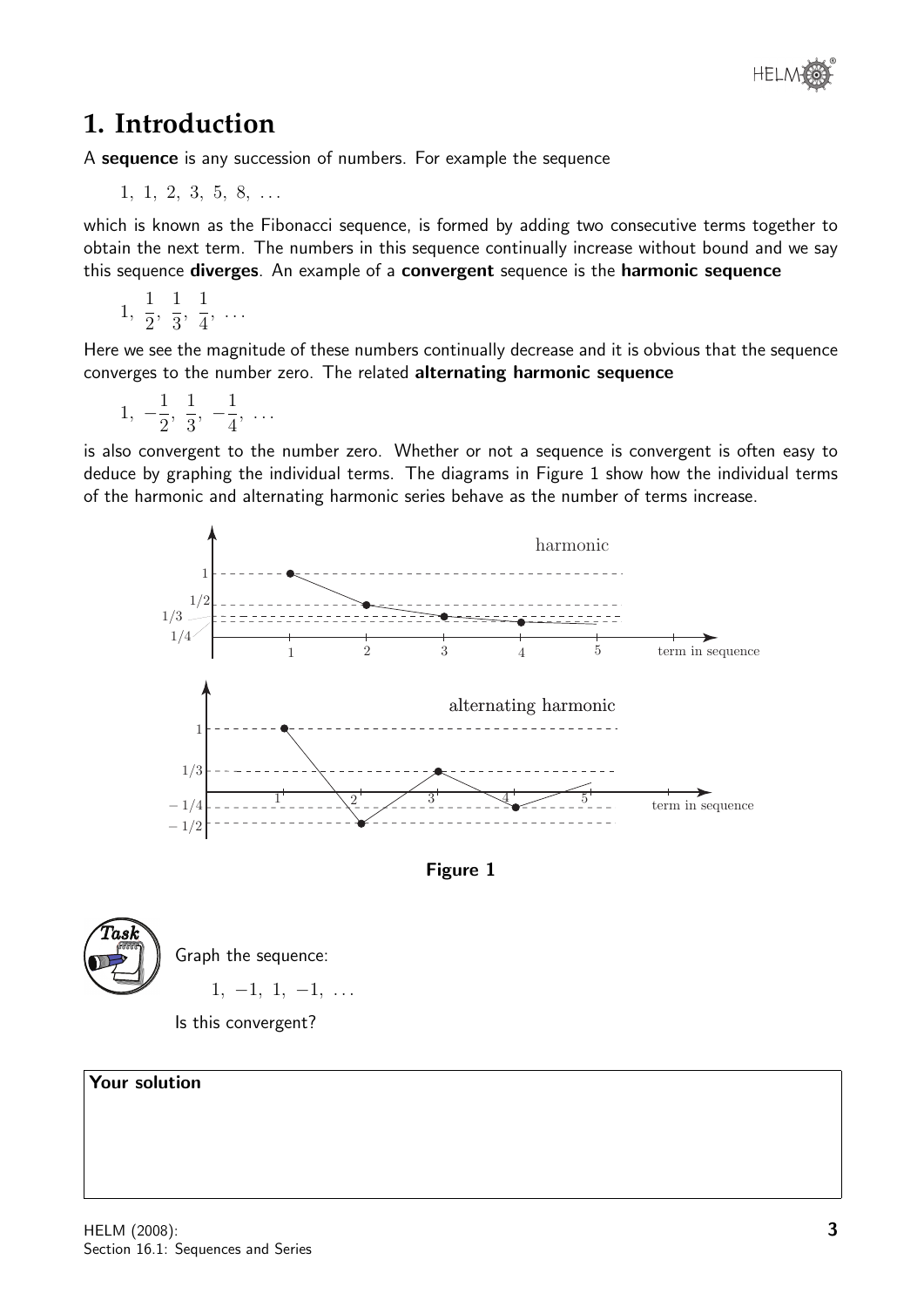

A general sequence is denoted by

 $a_1, a_2, \ldots, a_n, \ldots$ 

in which  $a_1$  is the first term,  $a_2$  is the second term and  $a_n$  is the  $n^{th}$  term is the sequence. For example, in the harmonic sequence

$$
a_1 = 1, \quad a_2 = \frac{1}{2}, \ldots, a_n = \frac{1}{n}
$$

whilst for the alternating harmonic sequence the  $n^{th}$  term is:

$$
a_n = \frac{(-1)^{n+1}}{n}
$$

in which  $(-1)^n = +1$  if n is an even number and  $(-1)^n = -1$  if n is an odd number.



The sequence  $a_1, a_2, \ldots, a_n, \ldots$  is said to be **convergent** if the limit of  $a_n$  as n increases can be found. (Mathematically we say that  $\lim\limits_{n\to\infty} a_n$  exists.)

If the sequence is not convergent it is said to be **divergent**.



First find the expression for the  $n^{th}$  term:

# Your solution

**Answer**  $a_n =$  $n + 2$  $n(n+1)$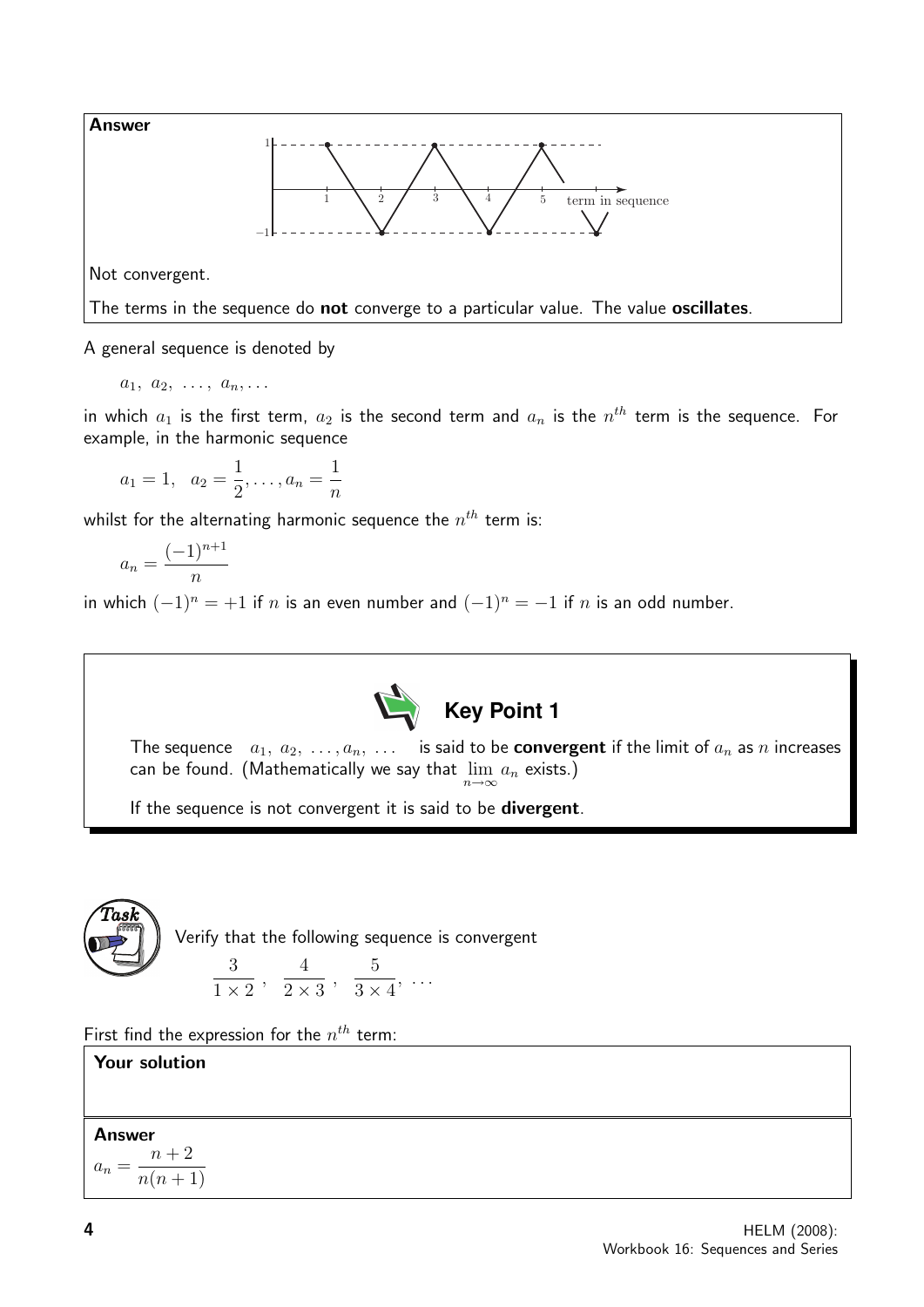

Now find the limit of  $a_n$  as n increases:

#### Your solution

Answer

$$
\frac{n+2}{n(n+1)} = \left\lceil \frac{1+\frac{2}{n}}{n+1} \right\rceil \longrightarrow \frac{1}{n+1} \longrightarrow 0 \quad \text{as } n \text{ increases}
$$

Hence the sequence is convergent.

# **2. Arithmetic and geometric progressions**

Consider the sequences:

1, 4, 7, 10,  $\dots$  and 3, 1, -1, -3,  $\dots$ 

In both, any particular term is obtained from the previous term by the addition of a constant value (3 and  $-2$  respectively). Each of these sequences are said to be an arithmetic sequence or arithmetic progression and has general form:

$$
a, a+d, a+2d, a+3d, \ldots, a+(n-1)d, \ldots
$$

in which a, d are given numbers. In the first example above  $a = 1, d = 3$  whereas, in the second example,  $a = 3$ ,  $d = -2$ . The difference between any two successive terms of a given arithmetic sequence gives the value of  $d$  which is called the **common difference**.

Two sequences which are not arithmetic sequences are:

1, 2, 4, 8, ...  
\n
$$
-1, -\frac{1}{2}, -\frac{1}{2}, -\frac{1}{27}, \dots
$$

9

27

3

In each case a particular term is obtained from the previous term by multiplying by a constant factor  $(2 \text{ and } \frac{1}{2})$ 3 respectively). Each is an example of a geometric sequence or geometric progression with the general form:

 $a, ar, ar^2, ar^3, \ldots$ 

where 'a' is the first term and  $r$  is called the **common ratio**, being the ratio of two successive terms. In the first geometric sequence above  $a = 1$ ,  $r = 2$  and in the second geometric sequence  $a = -1$ ,  $r =$ 1 3 .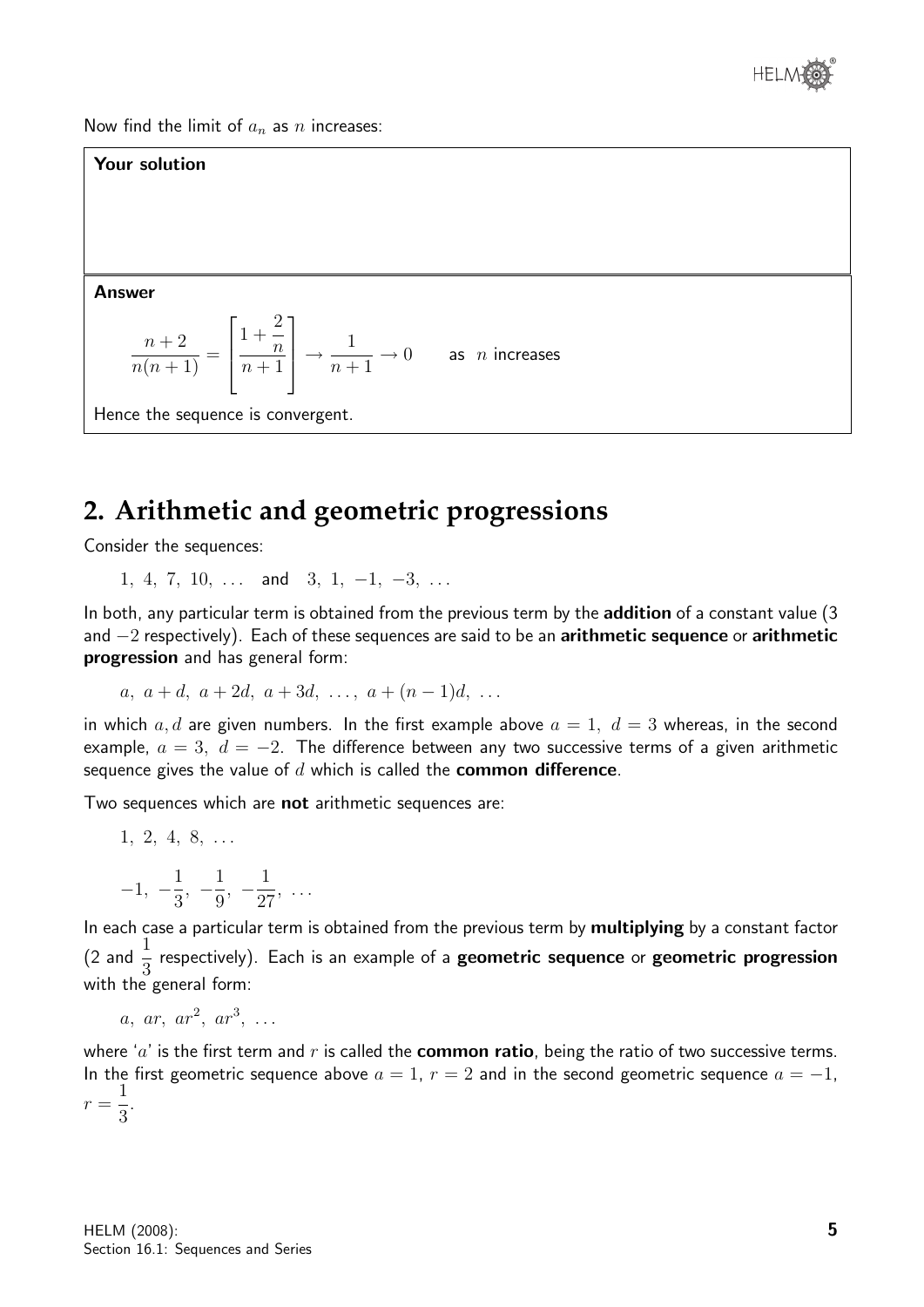

Find  $a, d$  for the arithmetic sequence 3, 9, 15, ...

| <b>Your solution</b> |       |  |  |  |
|----------------------|-------|--|--|--|
| $a =$                | $d =$ |  |  |  |
| <b>Answer</b>        |       |  |  |  |
| $a=3, d=6$           |       |  |  |  |



| <b>Your solution</b>                      |  |  |
|-------------------------------------------|--|--|
| $r =$<br>$a =$                            |  |  |
| <b>Answer</b><br>$a = 8, r = \frac{1}{7}$ |  |  |



Write out the first four terms of the geometric series with  $a = 4$ ,  $r = -2$ .

| <b>Your solution</b>       |  |
|----------------------------|--|
| <b>Answer</b>              |  |
| $  4, -8, 16, -32, \ldots$ |  |

The reader should note that many sequences (for example the harmonic sequences) are neither arithmetic nor geometric.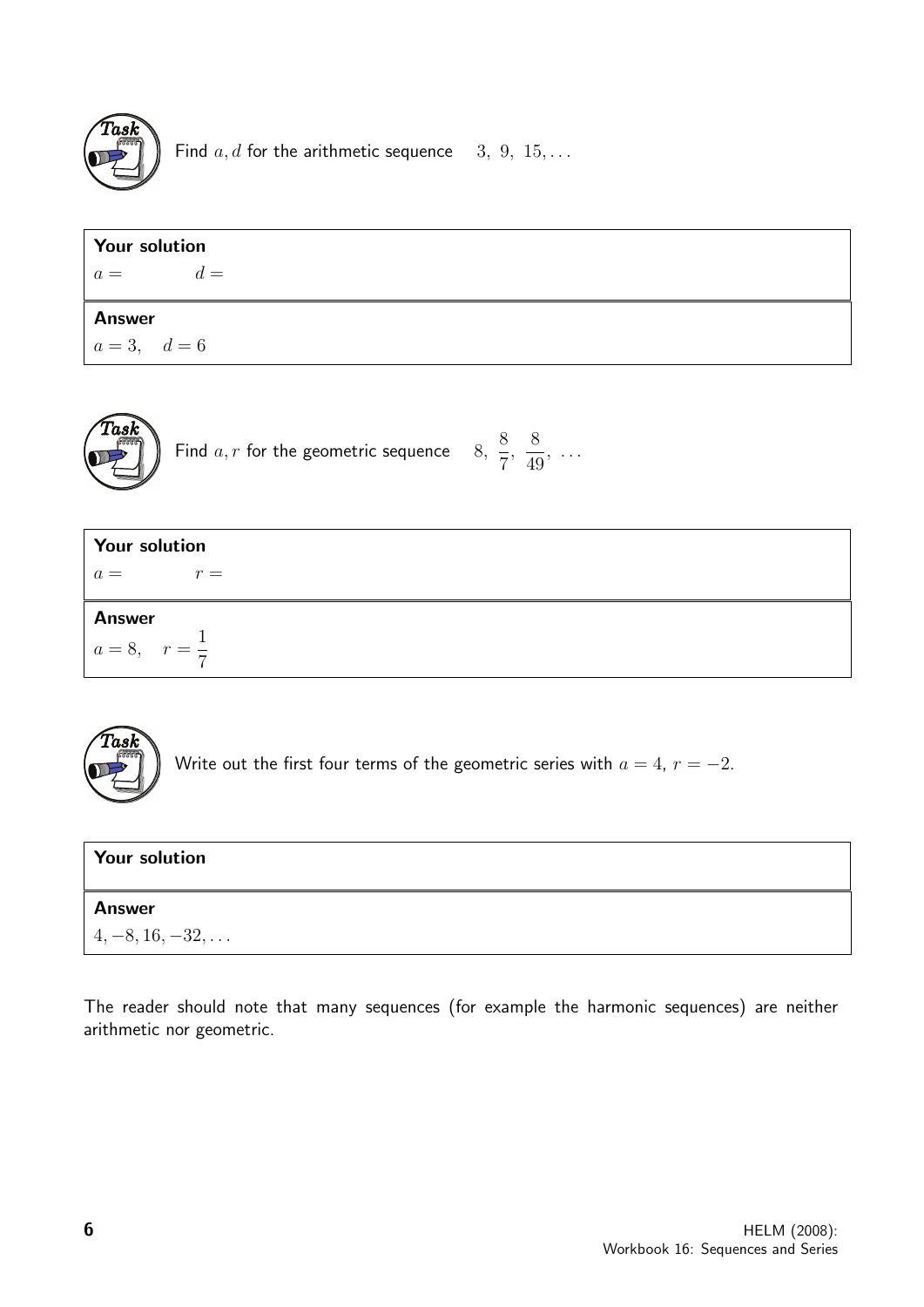

### **3. Series**

A series is the sum of the terms of a sequence. For example, the harmonic series is

1 + 1 2  $+$ 1 3 + 1 4  $+ \cdots$ 

and the alternating harmonic series is

$$
1 - \frac{1}{2} + \frac{1}{3} - \frac{1}{4} + \cdots
$$

#### **The summation notation**

If we consider a general sequence

$$
a_1, a_2, \ldots, a_n, \ldots
$$

then the sum of the first  $k$  terms  $\;\;a_1 + a_2 + a_3 + \cdots + a_k\;\;$  is concisely denoted by  $\displaystyle\sum$ k  $p=1$  $a_p$ .

That is,

$$
a_1 + a_2 + a_3 + \dots + a_k = \sum_{p=1}^k a_p
$$

When we encounter the expression  $\sum$ k  $p=1$  $a_p$  we let the index ' $p^{\prime}$  in the term  $a_p$  take, in turn, the values

 $1, 2, \ldots, k$  and then add all these terms together. So, for example

$$
\sum_{p=1}^{3} a_p = a_1 + a_2 + a_3 \qquad \qquad \sum_{p=2}^{7} a_p = a_2 + a_3 + a_4 + a_5 + a_6 + a_7
$$

Note that  $p$  is a  $\bf{dummy}$  index; any letter could be used as the index. For example  $\sum$ 6  $i=1$  $a_i$ , and 6

 $\sum$  $m=1$  $a_m$  each represent the same collection of terms:  $a_1 + a_2 + a_3 + a_4 + a_5 + a_6$ .

In order to be able to use this 'summation notation' we need to obtain a suitable expression for the 'typical term' in the series. For example, the finite series

 $1^2 + 2^2 + \cdots + k^2$ may be written as  $\sum$ k  $p=1$  $p^2$  since the typical term is clearly  $p^2$  in which  $p=1,2,3,\ldots,k$  in turn. In the same way

$$
1 - \frac{1}{2} + \frac{1}{3} - \frac{1}{4} + \dots - \frac{1}{16} = \sum_{p=1}^{16} \frac{(-1)^{p+1}}{p}
$$

since an expression for the typical term in this alternating harmonic series is  $a_p = \frac{1}{2}$  $(-1)^{p+1}$ p .

HELM (2008): Section 16.1: Sequences and Series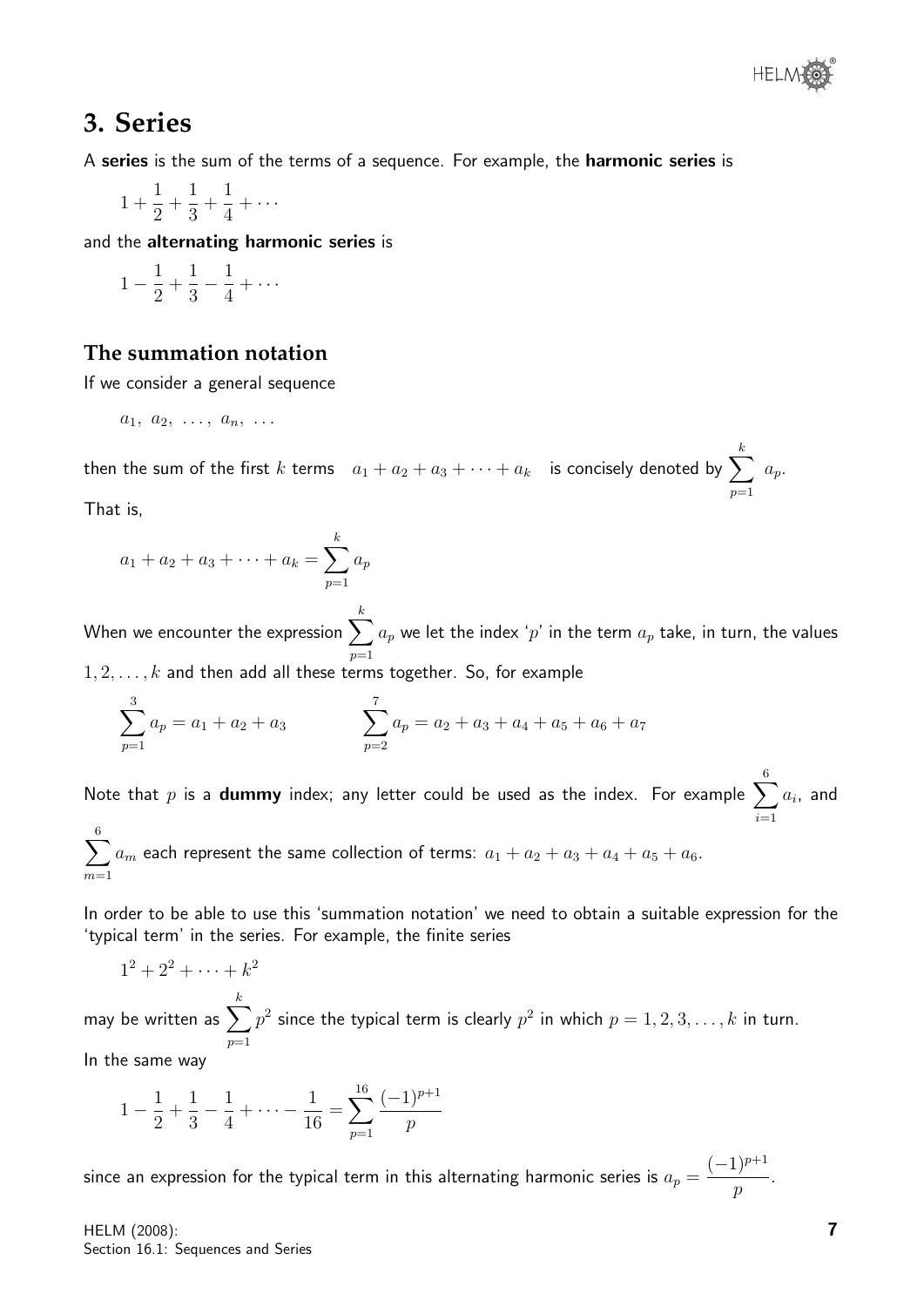

Write in summation form the series

$$
\frac{1}{1 \times 2} + \frac{1}{2 \times 3} + \frac{1}{3 \times 4} + \dots + \frac{1}{21 \times 22}
$$

First find an expression for the typical term, "the  $p^{th}$  term":

#### Your solution

 $a_p =$ 

#### Answer

 $a_p =$ 1  $p(p+1)$ 

Now write the series in summation form:

**Your solution**  

$$
\frac{1}{1 \times 2} + \frac{1}{2 \times 3} + \frac{1}{3 \times 4} + \dots + \frac{1}{21 \times 22} =
$$

#### Answer

$$
\frac{1}{1 \times 2} + \frac{1}{2 \times 3} + \dotsb + \frac{1}{21 \times 22} = \sum_{p=1}^{21} \frac{1}{p(p+1)}
$$



Write out all the terms of the series 
$$
\sum_{p=1}^{5} \frac{(-1)^p}{(p+1)^2}.
$$

Give p the values 1, 2, 3, 4, 5 in the typical term  $\frac{(-1)^p}{(-1)^p}$  $\frac{(p+1)^2}{(p+1)^2}$ 

| Your solution<br>-5<br>$\boldsymbol{\eta}$<br>_<br>$\sum_{p=1}^{ } (p + 1)$                         |  |
|-----------------------------------------------------------------------------------------------------|--|
| <b>Answer</b><br>2 <sup>2</sup><br>2 <sup>2</sup><br>$\lambda$ <sup>2</sup><br>52<br>$62^{\degree}$ |  |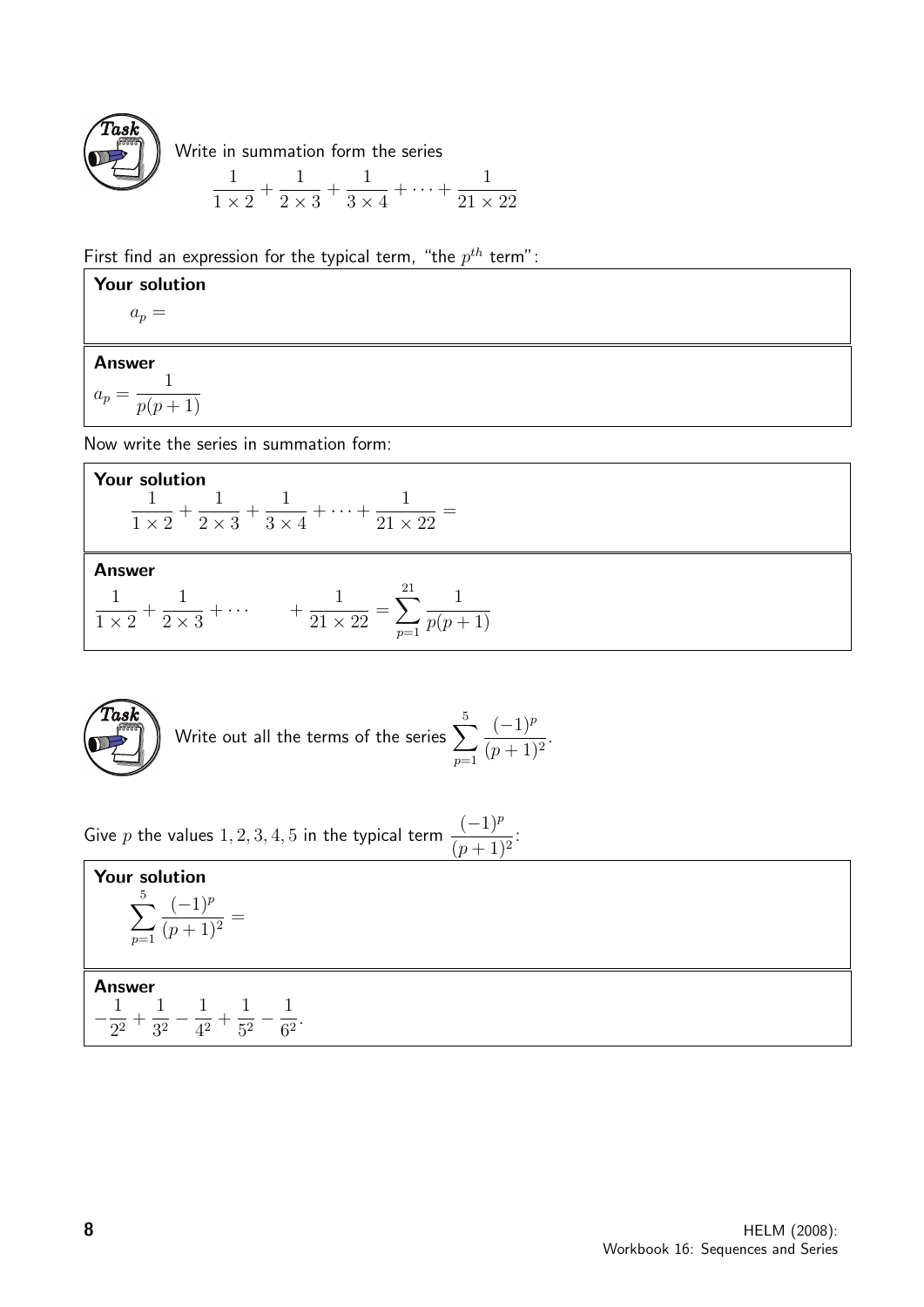

## **4. Summing series**

#### **The arithmetic series**

Consider the finite arithmetic series with 14 terms

 $1 + 3 + 5 + \cdots + 23 + 25 + 27$ 

A simple way of working out the value of the sum is to create a second series which is the first written in reverse order. Thus we have two series, each with the same value  $A$ :

 $A = 1 + 3 + 5 + \cdots + 23 + 25 + 27$ 

and

 $A = 27 + 25 + 23 + \cdots + 5 + 3 + 1$ 

Now, adding the terms of these series in pairs

 $2A = 28 + 28 + 28 + \cdots + 28 + 28 + 28 = 28 \times 14 = 392$  so  $A = 196$ .

We can use this approach to find the sum of  $n$  terms of a general arithmetic series. If

 $A = [a] + [a + d] + [a + 2d] + \cdots + [a + (n-2)d] + [a + (n-1)d]$ 

then again simply writing the terms in reverse order:

$$
A = [a + (n - 1)d] + [a + (n - 2)d] + \dots + [a + 2d] + [a + d] + [a]
$$

Adding these two identical equations together we have

 $2A = [2a + (n-1)d] + [2a + (n-1)d] + \cdots + [2a + (n-1)d]$ 

That is, every one of the n terms on the right-hand side has the same value:  $[2a + (n-1)d]$ . Hence

$$
2A = n[2a + (n-1)d] \qquad \text{so} \qquad A = \frac{1}{2}n[2a + (n-1)d].
$$



The arithmetic series

$$
[a] + [a+d] + [a+2d] + \cdots + [a+(n-1)d]
$$

having  $n$  terms has sum  $A$  where:

$$
A = \frac{1}{2}n[2a + (n-1)d]
$$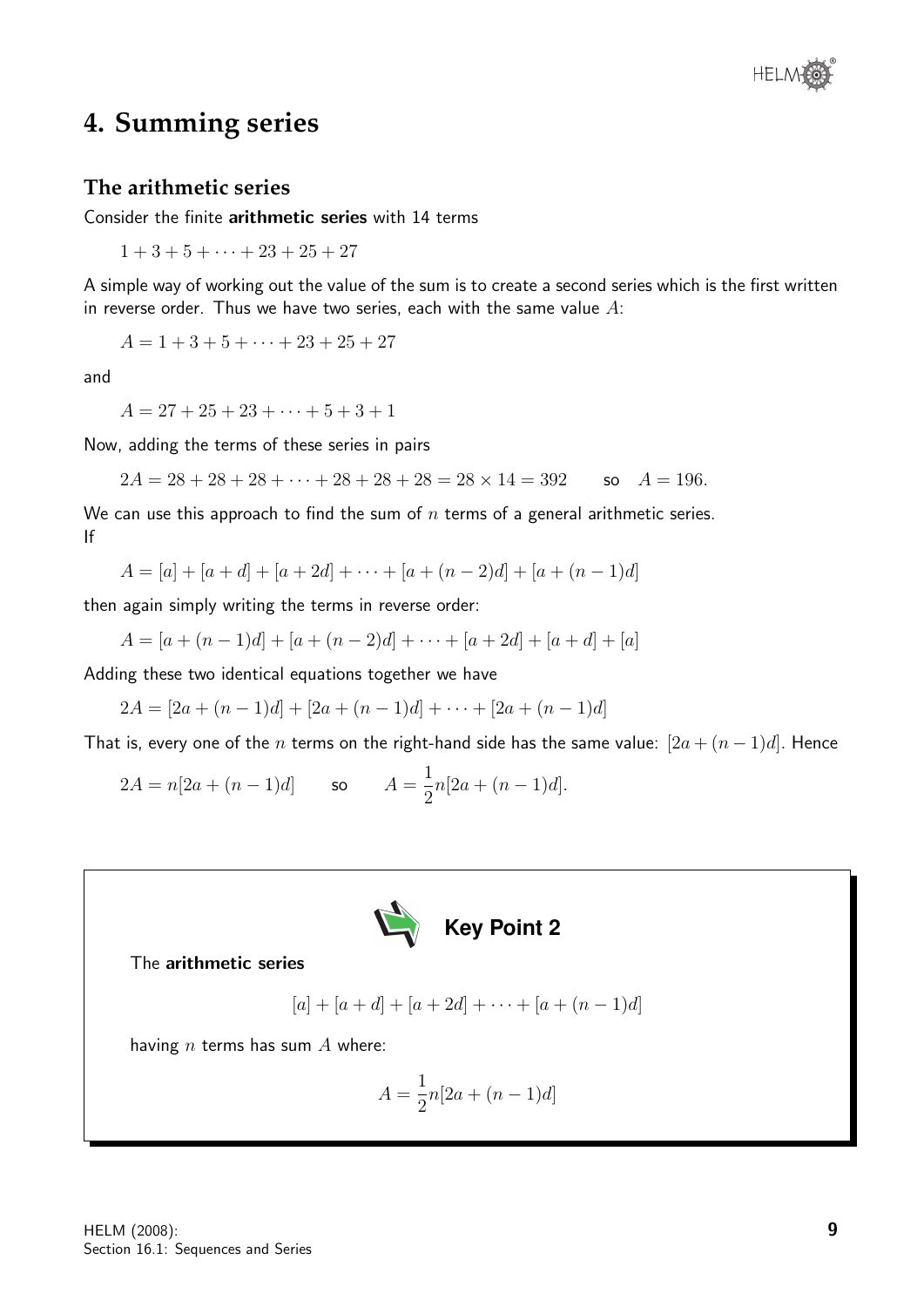As an example

 $1+3+5+\cdots+27$  has  $a=1, d=2, n=14$ So  $A = 1 + 3 + \cdots + 27 = \frac{14}{3}$ 2  $[2 + (13)2] = 196.$ 

#### **The geometric series**

We can also sum a general geometric series. Let

$$
G = a + ar + ar2 + \dots + arn-1
$$

be a geometric series having exactly  $n$  terms. To obtain the value of  $G$  in a more convenient form we first multiply through by the common ratio  $r$ :

 $rG = ar + ar^{2} + ar^{3} + \cdots + ar^{n}$ 

Now, writing the two series together:

$$
G = a + ar + ar2 + \dots + arn-1
$$

$$
rG = ar + ar2 + ar3 + \dots + arn-1 + arn
$$

Subtracting the second expression from the first we see that all terms on the right-hand side cancel out, except for the first term of the first expression and the last term of the second expression so that

$$
G - rG = (1 - r)G = a - ar^n
$$

Hence (assuming  $r \neq 1$ )

$$
G = \frac{a(1 - r^n)}{1 - r}
$$

(Of course, if  $r = 1$  the geometric series simplifies to a simple arithmetic series with  $d = 0$  and has sum  $G = na.$ )

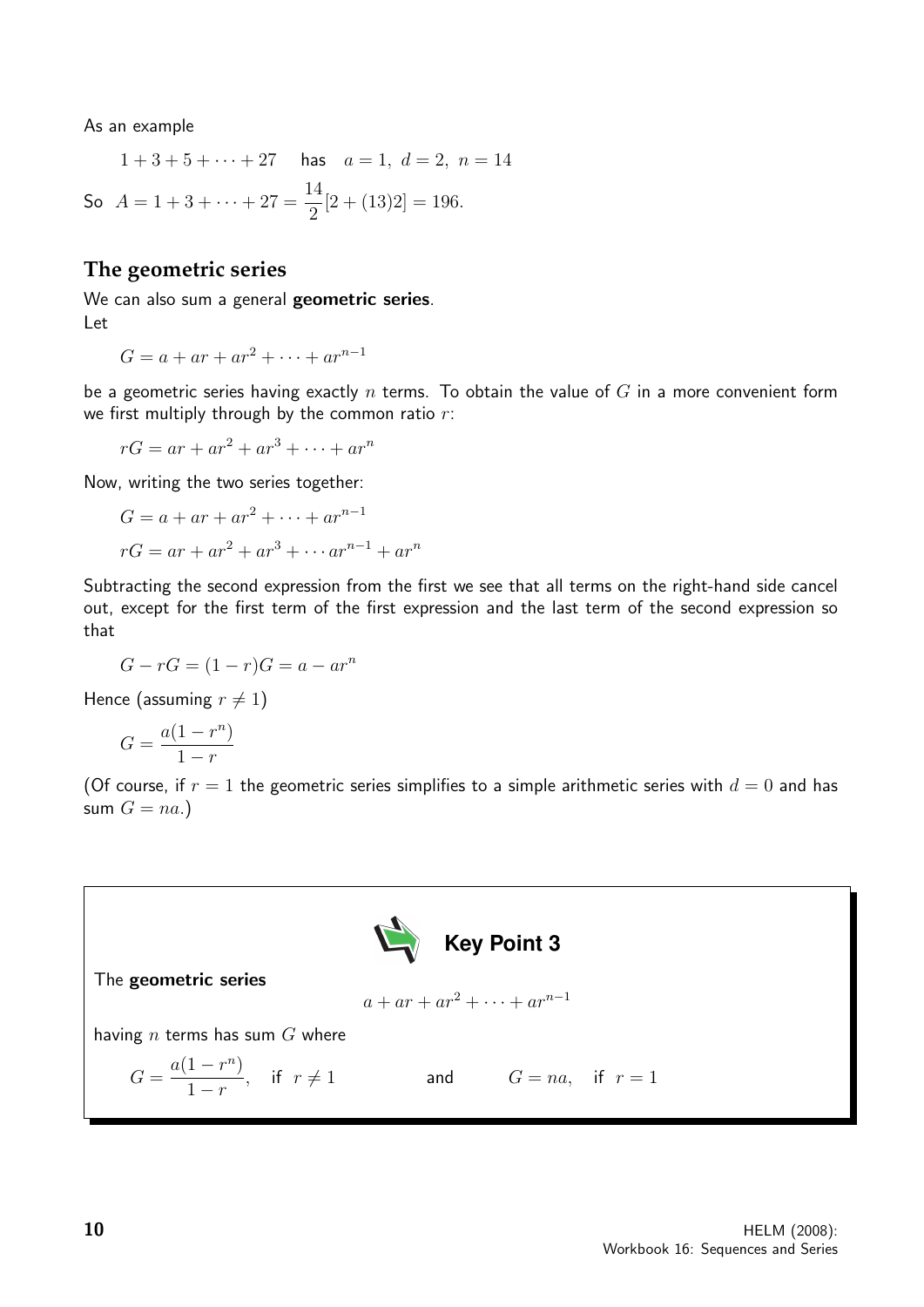



Find the sum of each of the following series:

(a) 
$$
1 + 2 + 3 + 4 + \cdots + 100
$$
  
\n(b)  $\frac{1}{2} + \frac{1}{6} + \frac{1}{18} + \frac{1}{54} + \frac{1}{162} + \frac{1}{486}$ 

(a) In this arithmetic series state the values of  $a, d, n$ :

#### Your solution  $a =$   $d =$   $n =$

Answer

 $a = 1, d = 1, n = 100.$ 

#### Now find the sum:

Your solution

 $1 + 2 + 3 + \cdots + 100 =$ 

#### Answer

 $1 + 2 + 3 + \cdots + 100 = 50(2 + 99) = 50(101) = 5050.$ 

#### (b) In this geometric series state the values of  $a, r, n$ :

#### Your solution

 $a = r =$   $n =$ 

#### Answer

 $a =$ 1 2  $r =$ 1 3  $n = 6$ 

Now find the sum:

**Your solution**  

$$
\frac{1}{2} + \frac{1}{6} + \frac{1}{18} + \frac{1}{54} + \frac{1}{162} + \frac{1}{486} =
$$

#### Answer

$$
\frac{1}{2} + \frac{1}{6} + \dots + \frac{1}{486} = \frac{1}{2} \frac{\left(1 - \left(\frac{1}{3}\right)^6\right)}{1 - \frac{1}{3}} = \frac{3}{4} \left(1 - \left(\frac{1}{3}\right)^6\right) = 0.74897
$$